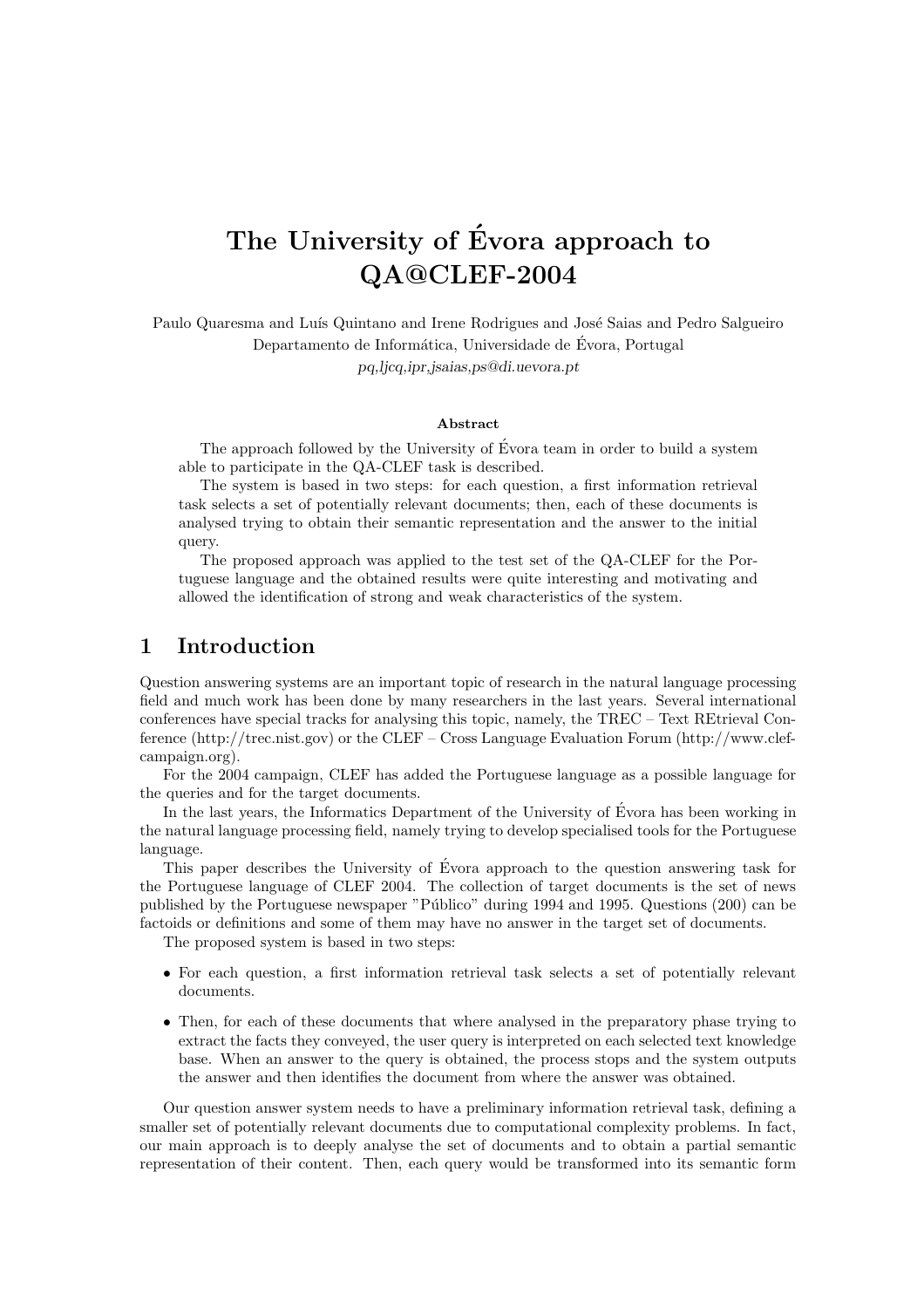and an inference process would try to obtain the answer to the query. However, this approach showed many scalability problems due to the large number of documents and associated data and it was necessary to strongly reduce its cardinality.

Section 2 describes the preparatory phase where the set of documents are preprocessed in order to build the IR indexes and the knowledge base for each text.

Section 3 describes the proposed architecture for the question-answer system and section 4 describes each of the architecture modules. A preliminary evaluation is presented in section 5 and some conclusions and future work is discussed in section 6.

# 2 Pre-processing the set of target documents



Figure 1: Texts preprocessing

There exists an important pre-processing phase of the target collection of documents in order to obtain the input data necessary for our question answer system.

In this phase two main tasks are done:

- Semantic/Pragmatic Interpretation gives rise to a set of knowledge bases, Text facts collection, where each knowledge base has the facts conveyed by each text.
- Information retrieval indexing creates the files that index the full set of documents with a reference to the knowledge base associated to each document, Sino Index Files.

The other tasks of this phase are:

• Portuguese Parser- each text of the collection is analysed by the Portuguese parser PALAVRAS [3] developed in the context of the  $VISL<sup>1</sup>$  project in the *Institute of Language and Commu*nication of the University of Southern Denmark. The output of the parser is a file with the syntactic analysis of each text.

We've chosen to keep the first syntactic analysis for each sentence; this option is one of our sources of problems.

• Semantic Interpretation – each syntactic structure is rewritten into a First-Order Logic expression. The technique used for this analysis is based on DRS's (Discourse Representation Structures)[6].

<sup>1</sup>Visual Interactive Syntax Learning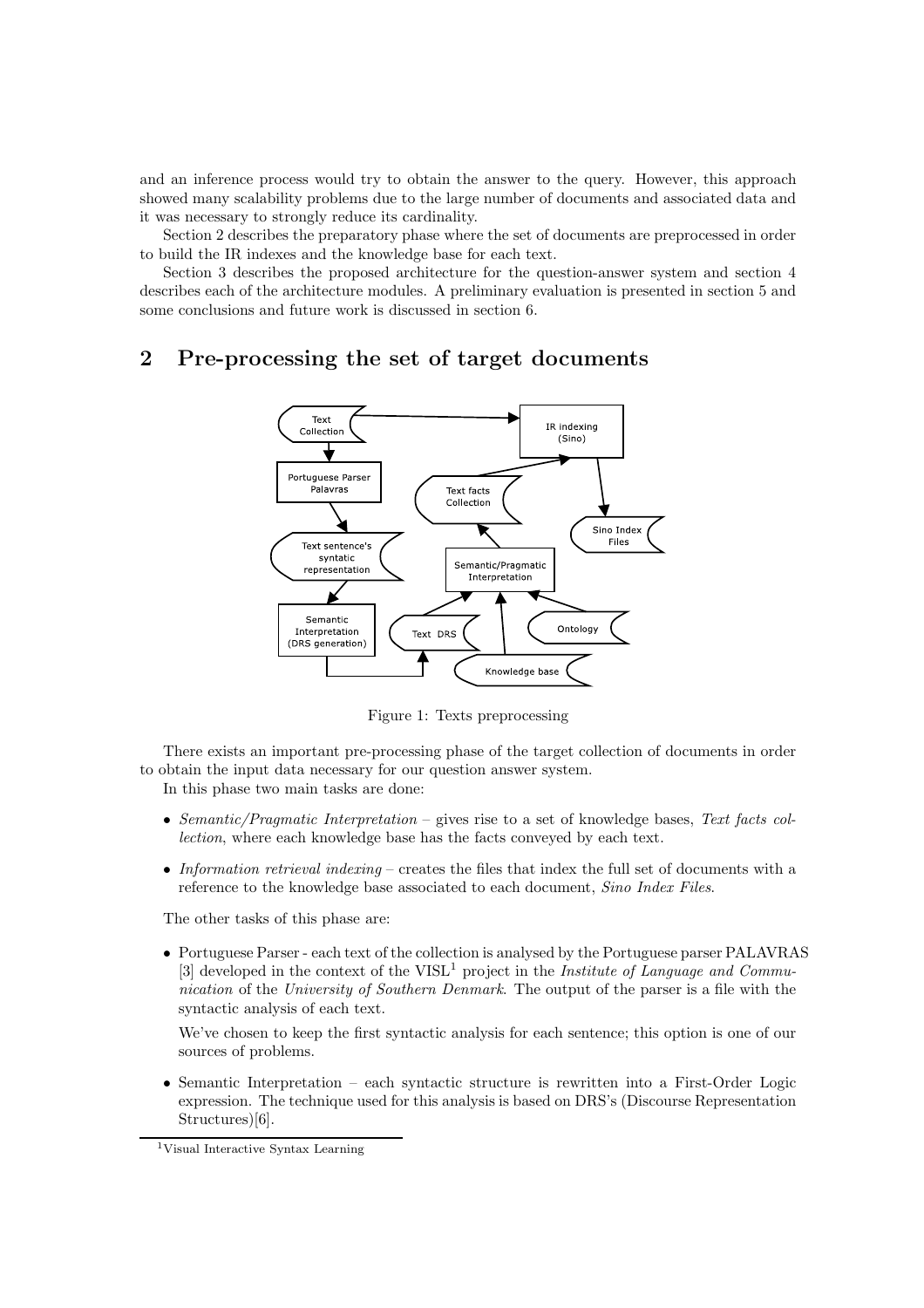This technique identifies triggering syntactic configurations on the global sentence structure, which activates the rewriting rules. We always rewrite the pp's by the relation 'rel(prep, $A,B$ )' postponing its interpretation to the semantic pragmatic module.

The semantic representation of sentence is a DRS build with two lists, one with the new sentence rewritten and the other with the sentence discourse referents.

One of the most important requirements of the proposed QA system is to have a knowledge base of facts inferred from the analysis of the set of target documents and an ontology containing the concepts referred in the documents.

• Ontology – From the output of the DRS's generation and from an existent top ontology of concepts, a new ontology containing the concepts referred in the documents was created [10, 9].

This step showed to be very problematic, due to the large number of concepts referred in the documents and to the complexity and difficulty of finding correct relations between them.

The obtained ontology was created in the OWL (Ontology Web Language) format and in a logic programming framework, ISCO [1, 2], which allows the integration of Prolog-like inference mechanisms with classes and inheritance, and constraint solving algorithms.

• Knowledge base – From this ontology and from each sentence semantic representation we could obtain the interpretation of each text sentence that will give rise to a set of facts to add into out knowledge base [7].

However, this task showed to be very complex in its computational time and space and the obtained knowledge base was very large and it created many problems to the inference processes.

Accordingly, it was decided to first decrease the set of relevant documents to each query (via IR techniques) and, then, to create a set smaller knowledge base.

The knowledge base referred in figure 1 was build with a set of facts extracted from the target text collection and with rules and facts that we import from other applications.

#### 2.1 Semantic/Pragmatic Interpretation of text sentences

In order to obtain the set of facts of each text sentence we need to use the ontology in order to obtain the meaning of each text sentence.

The semantic/pragmatic module receives the sentence rewritten (into a First Order Logic form) and tries to interpret it in the context of the document database information (ontology).

In order to achieve this behaviour the system tries to find the best explanations for the sentence logic form to be true in the knowledge base for the semantic/pragmatic interpretation. This strategy for interpretation is known as "interpretation as abduction" [5].

The knowledge base for the semantic/pragmatic interpretation is built from the Ontology. The inference in this knowledge base uses abduction, restrictions (GNU Prolog Finite Domain (FD) constraint solver).

The knowledge base rules contains the information for the interpretation of each term in the sentence logic form as a prolog term.

As an example consider the sentence:

"O gato do Jo˜ao comeu o rato do Manuel/John's cat ate Manuel's mouse."

is transformed into a DRS-like term showing the 4 referents and their relations:

```
drs([def-A-m-s, def-B-m-s,
     def-C-m-s, def-D-m-s],
    [cat(A), rel(of,A,B),name(B,'João'), comer(A,C),
     mouse(C), rel(of,C,D),
     name(D,'Manuel')]).
```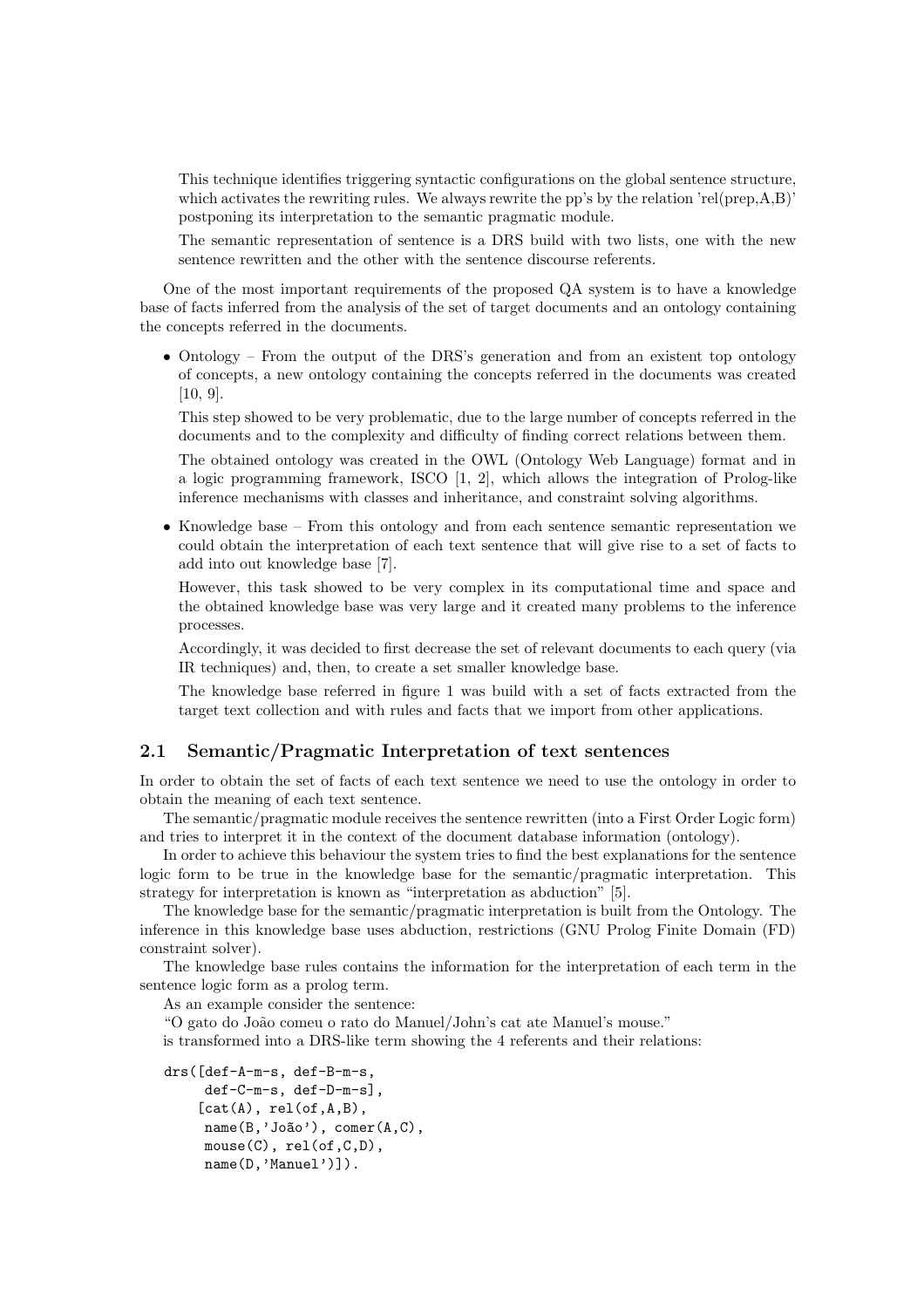The semantic interpretation module using the ontology will rewrite this DRS into:

```
drs([def-A-m-s, def-B-m-s,
     def-C-m-s, def-D-m-s],
    [cat(A), owns(B,A), person(B),name(B,'João')), eats(A,C),
     mouse(C), owns(D,C), person(D),
     name(D,'Manuel')]).
```
The interpretation of  $rel(of, A, B)$  as owns $(A, B)$  is possible due to the existence of the relation owns that relates persons and animals.

Other important step in this task is to create new individuals (new identifiers) for discourse referents when they are not instantiated during the interpretation.

This last step is a source of problems for our QA-system since it is possible to have different identifiers for the same individual if this task fails to identify the sentences entities. The opposite can also happen, this task may unify individuals that are different.

The option of building a knowledge base with the facts extracted for each documents helps us to deal with this problems, there are fewer entities.

A problem that we still have to solve is the way how we choose the best meaning for a sentence.

### 2.2 Information retrieval indexing

SINO [8, 4], originally from the Australasian Legal Information Institute, was used to index the full set of documents. It allows the creation of inverted index files and in the new version it uses information specific to the Portuguese language: stop words and lemmatization. In fact, SINO was extended to use a set of Portuguese stop words (such as, articles, pronouns, prepositions) and to transform each word in its lemma (using the Portuguese lexicon POLARIS).

Documents are indexed by a specialized search engine for the Portuguese language – SINO [8, 4] – and an information retrieval system for this collection is built. As it will be described in more detail in the next section, the information retrieval system will be used, for each query, to decrease the cardinality of the target set of documents.

# 3 Architecture

The architecture is composed by several independent modules. Figure 2 shows a graphical view of their relations.

In the next sub-sections a brief description of each module is presented.

#### 3.1 Query processing

Each query is processed using the same natural language tools used to analyse the full set of documents, The Portuguese syntactic Parser Palavras and the DRS's generation. After obtaining the Query DRS there are two task that are performed concurrently:

- The Semantic Pragmatic Interpretation of the query. The query semantic representation is obtained taking into account the ontology of concepts and a knowledge base with some general world knowledge.
- The query preprocessing and the interrogation of the IR system.

After obtaining the query DRS, it is transformed into a search term to the IR engine – SINO. This step is needed because it was computationally impossible to handle inferences over the complete knowledge base created in the pre-processing phase of the documents. So, we use an information retrieval system to obtain a set of relevant documents to make inferences only over the knowledge base created with the information conveyed by these documents.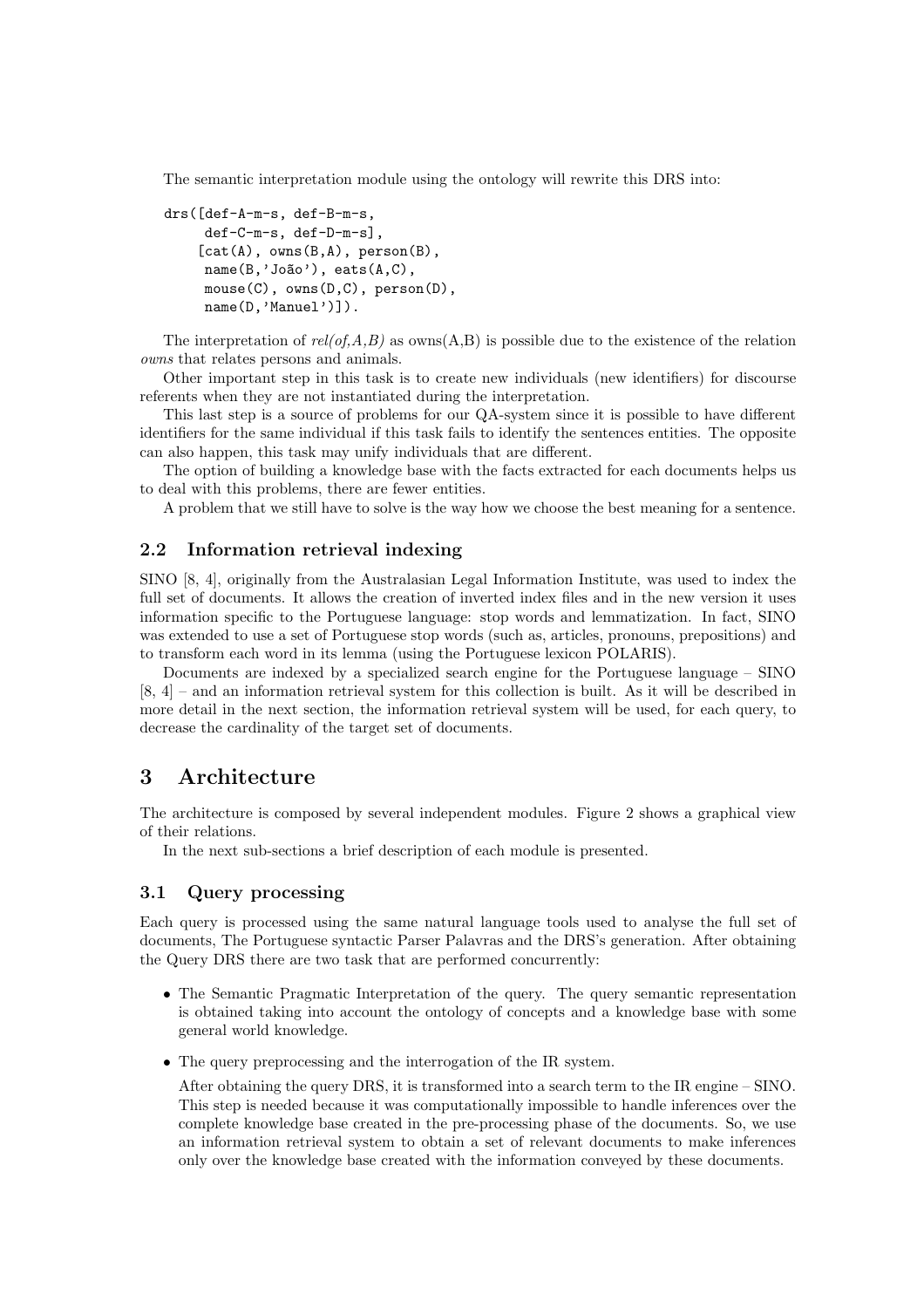

Figure 2: QA System's architecture

The IR queries are created from the semantic representation, DRS, of each query and their structure will be described in the next section.

Using the IR queries, the search engine obtains an ordered set of relevant documents. This set is used to create a smaller knowledge base of DRS containing only the information conveyed by these relevant documents.

In this way it is possible to strongly decrease the complexity of the knowledge base and it is possible to handle inferences over it.

Finally the *Process answer* task receives the set of relevant knowledge bases where the query semantic/pragmatic representation should be evaluated and tries to infer the answer to the query.

The inference process is based in a logic programming framework, ISCO [1, 2], which allows the integration of Prolog-like inference mechanisms with classes and inheritance, and constraint solving algorithms.

# 4 Modules

In this section a more detailed description of the most relevant modules of the architecture is presented.

### 4.1 Natural Language Query Processing

This module tasks: Palavras+Drs generation and the Pragmatic Interpretation follow an approach similar with the semantic-pragmatic interpretation of the documents sentences and it uses the same natural language tools: the PALAVRAS parser, the DRS generation and semantic-pragmatic interpreter.

After the DRS generation we are able to identify the referents which are the focus of each query and the kind of query performed.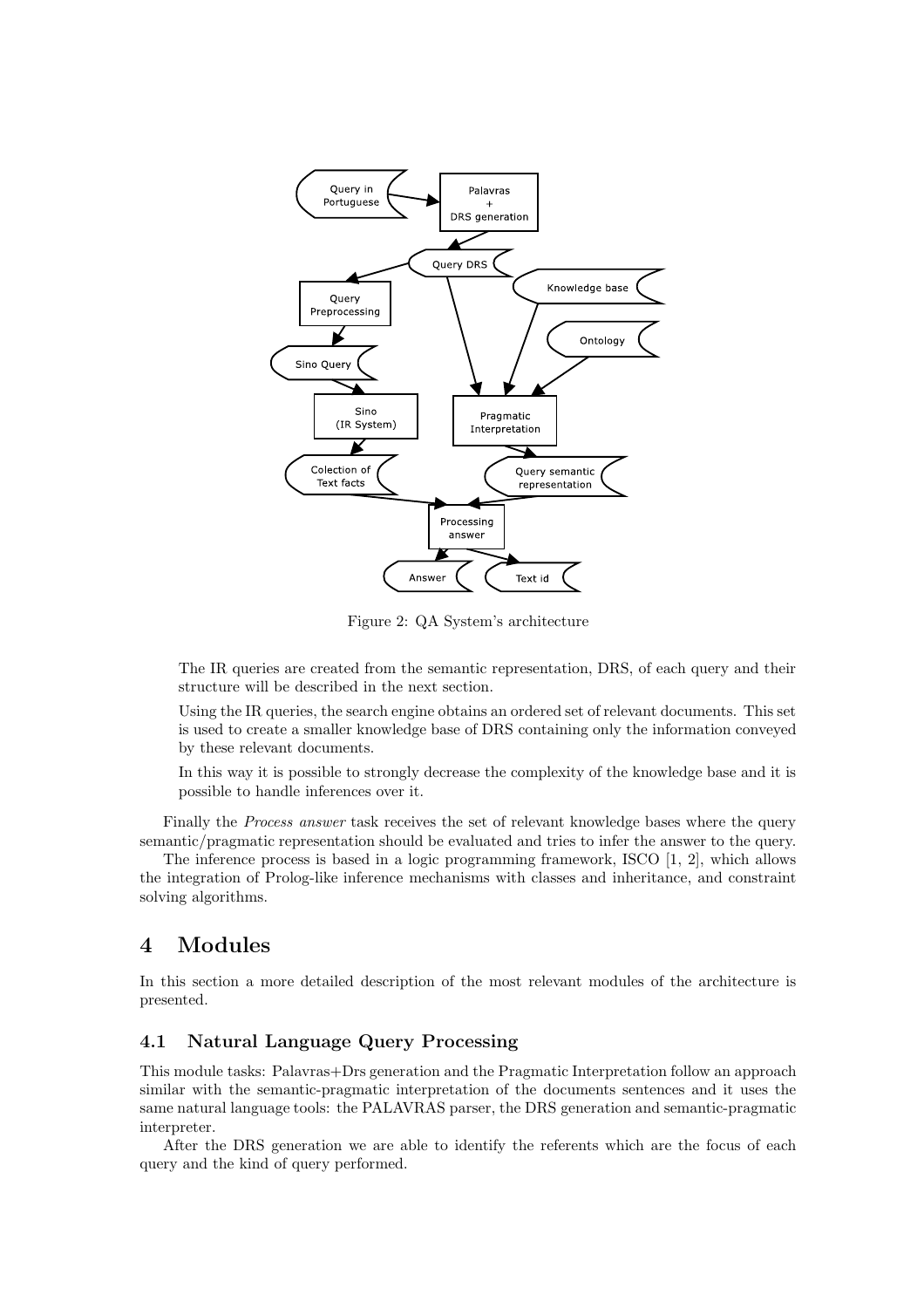For instance, the query: "Quem comeu o rato do Manuel/Who ate Manuel's rat?" is transformed into the DRS-like term:

```
drs([who-A-X-Y, def-B-m-s, def-C-m-s],
    [eat(A,B),mouse(B), rel(de,B,C),
     name(C,'Manuel')]).
```
After obtaining the query DRS, the semantic-pragmatic interpretation using the ontology of concepts created in the pre-processing phase gives rise to the final query representation: For the above example it will be:

```
drs([who-A-X-Y, def-B-m-s, def-C-m-s],
```

```
[eat(A,B),mouse(B), owns(C,B),person(C),
name(C,'Manuel')]).
```
This final query representation will be evaluated in each knowledge base selected by the last sino query.

### 4.2 Query preprocessing

After obtaining the query DRS, it is transformed into a search term to the IR engine – SINO.

The approach followed was to create three IR query terms for each natural language query and to order the set of documents retrieved. The overall idea is to create a very restrictive query, a very general one, and one in the middle. The created IR queries are boolean ones and they are obtained from the DRS of each query:

```
''Em que cidade se encontra a
 prisão de San Vittore?''
cidade AND encontrar AND prisão
AND (San AND Vittore)
cidade AND (encontrar OR
prisão OR (San AND Vittore))
cidade OR encontrar OR prisão
OR (San AND Vittore)
```
The first query is the more specific, obtained from the boolean AND of each term; the second query is obtained from the boolean AND of the head of the query with the OR of the other terms; and the third query is the more general, obtained from the OR of each term.

From the ordered set of documents, the first 50 are selected and they are the basis for the creation of each query-related knowledge base.

### 4.3 Sino - Relevant documents DRS extraction

This module receives the three IR queries and it retrieves the correspondent relevant documents. As it was already described, the IR engine used was an extension of the SINO engine from the AustLII institute.

SINO retrieves the relevant documents (using the boolean operators) and it orders the selection using a ranking function. This ranking function gives higher priority to documents with more word hits or with hits in the title. It is important to point out that first documents are ordered accordingly with the kind of query: first the documents retrieved from the more specific query and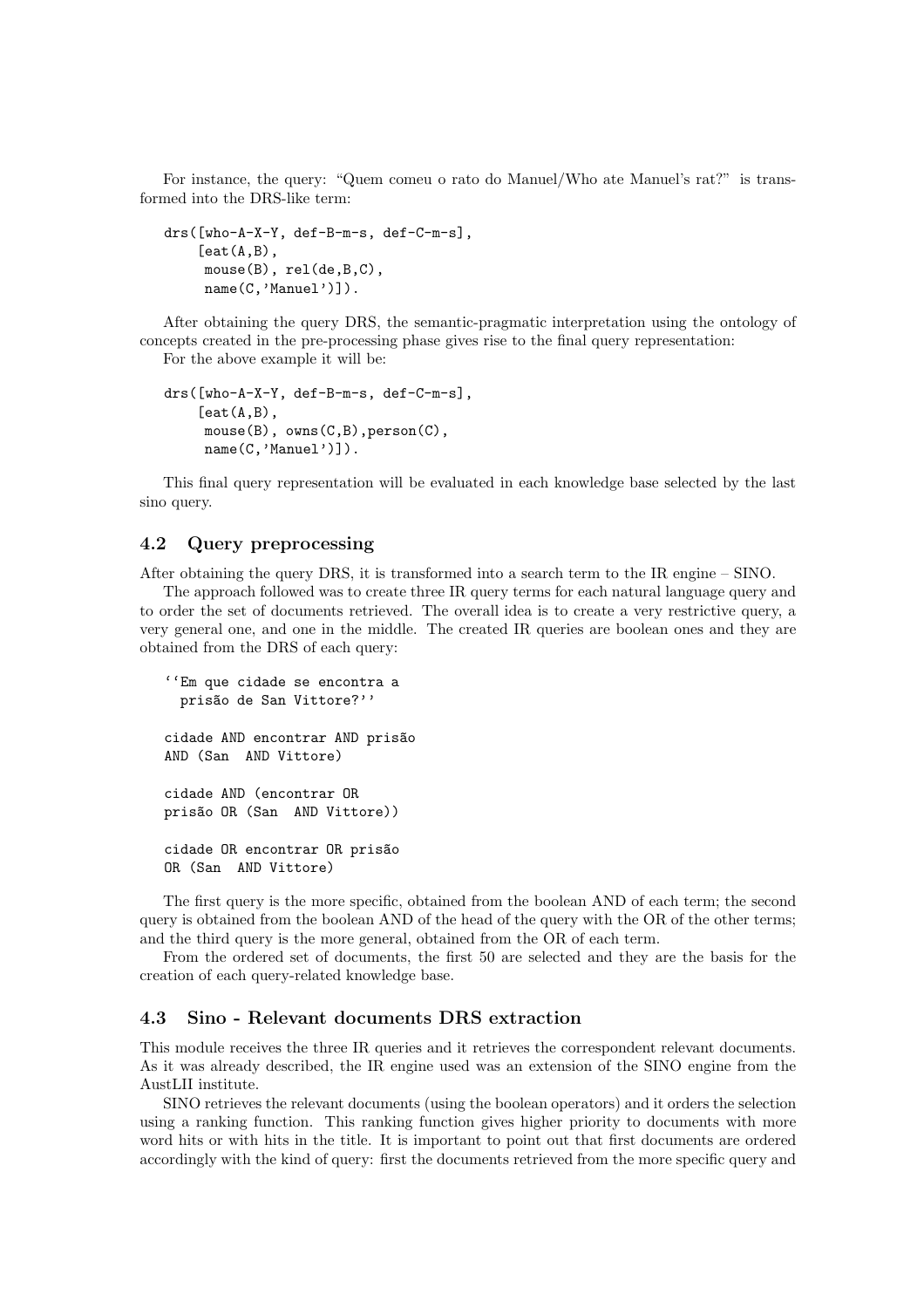with last priority the documents retrieved from the more general one. Inside each set of retrieved documents, the order is obtained through the SINO ranking function.

After having a ordered list of relevant documents, the first 50 were selected as the basis to create a knowledge base of facts relevant to the query. The reason why the first 50 were chosen is related with the goal of reducing the computational complexity and assuming a good performance of the SINO engine.

#### 4.4 Answer inference process

This module is the responsible for finding the correct, exact answer to each query. It receives the semantic-pragmatic interpretation of each query (in a DRS-like format) and a logic-programming based knowledge base built from the set of the most relevant 50 documents of each query.

The inference process is done via the use of the Prolog resolution algorithm, which tries to unify the referent in the query with facts extracted from the documents. This unification takes into account the information associated with the referents, such as, genre and number. Moreover, the inference process uses the "kind of" question, such as, where/when/who, to identify the feature that is queried about. For instance, if the query is about a place of a specific entity, "Em que cidade se encontra a prisão de San Vittore?", the system tries to find a feature of that entity that is a place and it is not referred in the query.

As it can be seen from this description, the proposed system relies on the quality of the inferred ontology and in a good semantic-pragmatic interpretation of sentences and queries.

As a consequence of our approach, the system has always a confidence value for each answer of 1: if it finds an answer, then it is sure about it!

## 5 Evaluation

The proposed system was applied to the set of 200 questions (in fact they were 199, because one question was not considered by the judges).

It obtained 47 correct answers, 18 inexact and 134 wrong with an overall accuracy of correct answers of 23.62% and a confidence-weighted score of 0.21619. If the accuracy is calculated over the correct and the inexact answers, then its value is 32.66%.

We believe these are quite interesting results, that show the potential of the proposed approach. However, they also show the main problem of the system: it gave 127 "nil" answers and only 9 of them were correct.

The most important question now is: what happened in the 118 questions that had no answer from the system?

- A preliminary evaluation showed that there were two main causes of problems:
- the information retrieval system
- the ontology

The information retrieval system, which was used to decrease the complexity of the knowledge base, quite often was not able to find the relevant documents. In fact, this problem can be clearly seen in the results of the IR task of CLEF'04, in which SINO showed very low recall values. This problem can be overcome by changing the SINO queries to better ones or by solving the complexity problems that made impossible the construction of a large, unique knowledge base. We intend to explore both possibilities.

The second problem was the quality of the ontology. In fact, the inference process relies heavily on the ontology. For instance, it is important to know what are places, persons, dates, synonyms. In the example presented previously, if the ontology does not have information relating "cidade" with the class of "places", then the system would not be able to answer the query. We will also continue to develop new strategies for constructing and merging ontologies.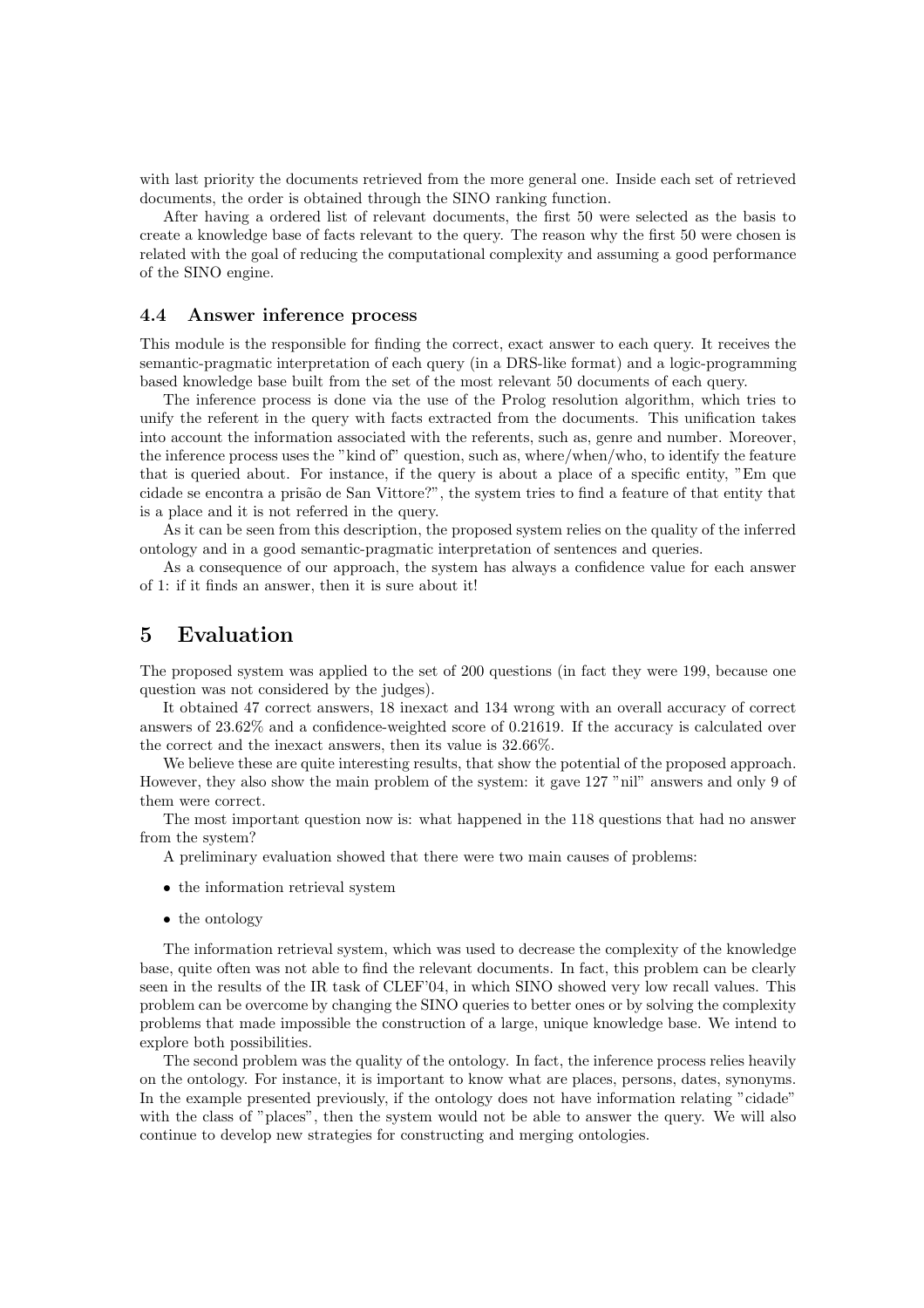# 6 Conclusions and Future Work

This proposal represents a first approach for a question answering system for the Portuguese language.

Our system uses natural language processing techniques to create a knowledge base from the information conveyed by the target documents. Queries are analysed by NLP tools and inferences are done over the knowledge base trying to find a correct answer. The inference process is done using a logic programming framework and the Prolog resolution.

The initial idea of creating a unique, large knowledge base with the facts extracted from all the documents was not feasible due to computational complexity problems. These problems led to the creation of an IR pre-analysis of the queries to decrease the complexity of the knowledge base. However, the IR engine showed some recall problems and lead to the incapacity of the QA system to answer many queries.

The ontology used was also a major problem and it was the origin of many other wrong answers. As the QA@CLEF task uses general domain documents, this is a very complex problem: how to obtain a good general purpose ontology?

As future work, we intend to try to develop new strategies for (partially) overcome these problems. Working with new implementation strategies it may be possible to have an unique knowledge base and using existent ontologies and Wordnets may improve the quality of the final ontology.

Finally, we also intend to explore the problem of inter-sentence anaphoric references and to be able to identify the correct referents in the documents.

### References

- [1] Salvador Abreu. Isco: A practical language for heterogeneous information system construction. In Proceedings of INAP'01, Tokyo, Japan, October 2001. INAP.
- [2] Salvador Abreu, Paulo Quaresma, Luis Quintano, and Irene Rodrigues. A dialogue manager for accessing databases. In 13th European-Japanese Conference on Information Modelling and Knowledge Bases, pages 213–224, Kitakyushu, Japan, June 2003. Kyushu Institute of Technology. To be published by IOS Press.
- [3] Eckhard Bick. The Parsing System "Palavras". Automatic Grammatical Analysis of Portuguese in a Constraint Grammar Framework. Aarhus University Press, 2000.
- [4] G. Greenleaf, A. Mowbray, and G. King. Law on the net via austlii 14 m hypertext links can't be right? In In Information Online and On Disk'97 Conference, Sydney, 1997.
- [5] Jerry Hobbs, Mark Stickel, Douglas Appelt, and Paul Martin. Interpretation as abduction. Technical Report SRI Technical Note 499, 333 Ravenswood Ave., Menlo Park, CA 94025, 1990.
- [6] Hans Kamp and Uwe Reyle. From Discourse to Logic:An Introduction to Modeltheoretic Semantics of Natural Language, Formal Logic and Discourse Representation Theory. Dordrecht: D. Reidel, 1993.
- [7] Paulo Quaresma and Irene Pimenta Rodrigues. A natural language interface for information retrieval on semantic web documents. In E. Menasalvas, J. Segovia, and P. Szczepaniak, editors, AWIC'2003 - Atlantic Web Intelligence Conference, Lecture Notes in Artificial Intelligence LNCS/LNAI 2663, pages 142–154, Madrid, Spain, May 2003. Springer-Verlag.
- [8] Paulo Quaresma and Irene Pimenta Rodrigues. PGR: Portuguese attorney general's office decisions on the web. In Bartenstein, Geske, Hannebauer, and Yoshie, editors, Web-Knowledge Management and Decision Support, Lecture Notes in Artificial Intelligence LNCS/LNAI 2543, pages 51–61. Springer-Verlag, 2003.